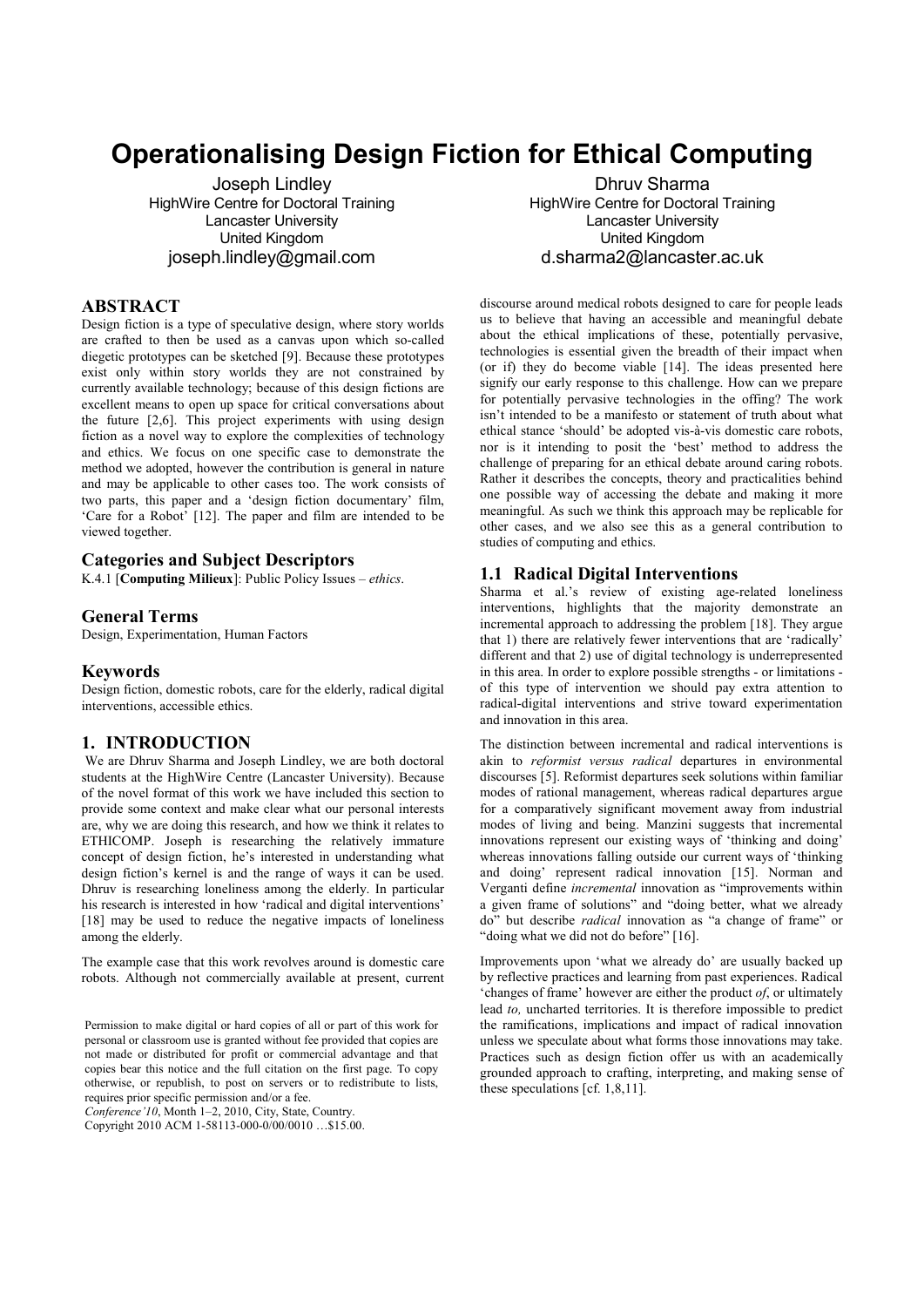## **1.2 Design Fiction**

There are scant arguments for clearly bounding precisely what design fiction is and how it should be used. It has demonstrably been used as a prototyping tool, research method, ideation aid, and as a communication tool [4,10,13,23]. Design Fictions harness the power of speculative design thinking to holistically imagine how ideas from the present would manifest in the future. Designers and practitioners create design fiction artefacts in a huge range of shapes, sizes and media: film, text, objects, and combinations of all of them [13]. The most popular definition of design fiction refers to the purposeful application of diegetic prototypes to encourage a suspension of disbelief about change [21] (refer to [11,13] for a more in-depth deconstruction of this definition).

Lindley's pragmatics framework for design fiction proposes some categories of design fiction intended to make communications about applications of design fiction clearer. As part of that work Lindley introduces a nomenclature to differentiate between design fictions that are created from scratch (intentional design fictions) and other entities that coincidentally share the properties of a design fiction (incidental design fictions) [13].

'Anticipatory ethnography' proposes using observations of design fictions as part of design ethnography research projects. Where design ethnographers tend to do 'quick and dirty' ethnographic studies of people and places in order to design things better, anticipatory ethnographers might do similarly quick and dirty ethnographic studies, but of the people and places in a design fiction world as opposed to the real world. A straightforward example of how one might use anticipatory ethnography is to take a piece of science fiction cinema that meets the criteria of being an incidental design fiction. Watch the film to take detailed ethnographic notes of the action and situations, and then to apply methods of design ethnography in order to generate actionable insights pertaining to the world and diegetic prototypes depicted in the film. If the film's ability to suspend disbelief with diegetic prototypes is strong, then anticipatory ethnography should generate powerful insights [11].

## **1.3 Robot and Frank**

We cast the 2012 film Robot and Frank [17] as a piece of incidental design fiction. Set in an unspecified near future where today's modern hybrid cars are aging and rusty, and the local library is finally withdrawing paper books. The film depicts an elderly man called Frank, his children, and the introduction of a caring robot into Frank's life. Some aspects of how the robot interacts with humans in the film might appear unrealistic, however we argue that on the whole the diegetic prototypes in the film *are* able to suspend disbelief about change, and therefore it passes the test of being an incidental design fiction. A full discussion of what can or cannot be considered incidental design fiction is unfortunately beyond the scope of this paper.

Used as a stimulus, Robot and Frank was essential to producing Care for a Robot, however it is not necessary to actually watch the film in order to make sense of the work and take some value from it. However, we personally recommend it as being a simple, yet thought-provoking film, and also to further contextualize this

work. Some sequences from Robot and Frank appear in our film Care for a Robot.<sup>1</sup>

## **1.4 Care for a Robot**

This work is slightly unusual in that it has a two-dimensional relationship with design fiction. It *extends* the incidental design fiction that is Robot and Frank, in order to then *create* an intentional design fiction, Care for a Robot. Furthermore the format of Care for a Robot is, as far as we are aware, the first of its kind: a design fiction documentary.

The film was made by first showing selected clips from Robot and Frank that depict interactions between humans and the robot to the contributors who would eventually be the interviewees in Care for a Robot. The clips were selected to be deliberately thought provoking and encourage debate around whether the interactions shown were possible, plausible, or desirable.

The clips were shown to the interviewees, then we briefly introduced the relevant concepts in an informal discussion (including radical digital interventions, design fiction, anticipatory ethnography and our vision for Care for a Robot). Before filming any interviews we then asked interviewees to imagine they were living in a world where caring robots, just like the one they had seen 'diegetically situated' in Robot and Frank, were a reality and that either they or somebody close to them had experience of working with or owning these robots. Through dialogue between ourselves, and the interviewees, we developed a range of scenarios and personas that you see in the finished film. These are varied and include: a prospective customer buying for her father in law; a hacker who wants revenge after her robot's data was commandeered by the manufacturer; an employer who has appropriated care robots in order to access cheap labour; an academic who bought, and then returned, a care robot for his elderly parent.

None of these 'workshop' sessions were longer than 30 minutes. We did not script any of the responses, and the footage you see in the finished film is constructed from entirely improvised or 'off the cuff' responses to interview questions. Care for a Robot is not chronological and instead focuses on highlighting themes that emerged in the interviews.

# **2. RELEVANCE TO ETHICOMP**

The primary purpose for this paper is to present a method for exploring the ethical considerations of radical digital interventions. In our example case the radical digital intervention is a domestic care-giving robot, however we suggest that the same method may be applied to other cases too. Although the method itself is the significant contribution here, we have included some examples quotes from Care for a Robot in the paper too (see 2.3). It is important to stress that we intend this work to initiate a discussion about how to use design fiction as a means to explore ethics as opposed to adopting a didactic position. This work is a first step.

## **2.1 We Are Not Ethicists**

-

Although it should be clear by this point already, we want to reiterate that we are not ethicists. Neither were the interviewees that feature in Care for a Robot. However we believe that this fact

<sup>&</sup>lt;sup>1</sup> The copyrighted materials from Robot and Frank are included under 'fair use' as part of a research project.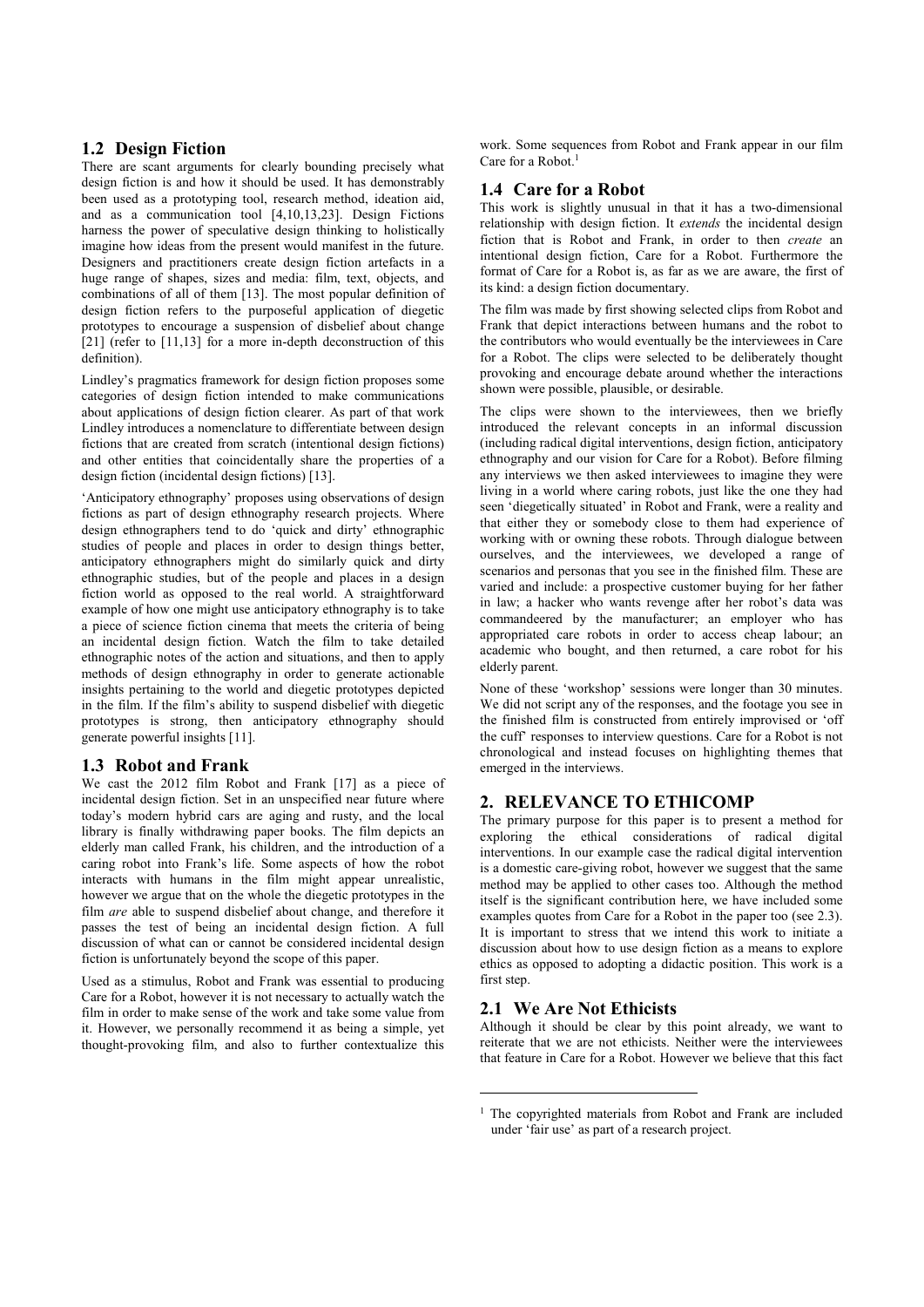- that could be seen as a shortcoming for a paper about ethics – is not detrimental to the kernel of this work.

Design fictions tend to present the future as mundane. The future is an accretive space that may well include the buzzing of a cathode ray tube screen right alongside the sheen of a super-thin curved 3D-capable display. In Robot and Frank, rusty and ageing first generation hybrid cars are depicted sharing the roads with super-modern all-electric models. The future will not be a whitewalled utopia but will be inhabited by a menagerie of semi-broken technologies and protagonists that, as we do today, are mainly motivated by everyday considerations [3,7]. By leveraging the future mundane (as it's shown in Robot and Frank), filtering those situations through the everyday perspectives of our interviewees, then finally packaging the outcome into a digestible format, is how this work creates meaning and generates value.

Being able to produce and contain insights pertaining to radically different ideas, while encoding the essence of everyday mundanity is how this work proposes to bring something new to the ethicist's toolbox. Because we're trying to tease out the 'warts and all' character of the future scenario being explored, it doesn't appear to be the case that our position as 'non-ethicists' has been too much of a hindrance.

## **2.2 Ethics and The Future**

The challenges of understanding the ethics of technology appear to be necessarily bound to the future. We agree that as regards the ethics of technology "At bottom, these issues reduce to traditional ethical concerns having to do with dignity, respect, fairness, obligations to assist others in need, and so forth" [24]. The core ethical issues tend to remain quite static, meanwhile radical technological advances change the situations that these issues apply to considerably. It is the nature of these innovations, and the specifics of the situations they create, that are the largest challenge for ethicists. Design fictions naturally tend towards developing plausible concepts aligned with the trajectory of change, while also *communicating* these concepts with a high degree of 'situativity' [cf. 11,22].

Second, if we want to explore these possible scenarios - which of course are plural - then we need a means to ask meaningful 'what if' questions, as well as a means to understand the answers. There are various ways in which one might approach asking these questions [cf. 19,20]. We feel this design-fiction orientated approach has some distinguishing factors. First it has the ability to interrogate technologies radically different to those currently available; second that it does so within the brackets of a future mundane; third the ideas contained in the design fiction stimulus are filtered by the everyday and human responses of the interviewees. This results in insights that we refer to as 'diegetically situated'.

### **2.3 Example Quotes**

We are clear that this work's primary aim is to describe and advocate for using design fiction as a tool to open a discursive space from which insights about ethics may emerge. As self professed non-ethicists we're tentative about making any direct claims to do with ethical insights. More important than our own interpretations we hope that presenting this work at ETHICOMP 2015 will stimulate discussion and encourage interrogation of the idea such that it may be developed further, perhaps adapted, and hopefully adopted in other projects.

Despite intending for this work to, first and foremost, be a 'jumping off point' for further discussion, we have included a small selection of quotes from the interviews in the film in order to highlight some provocative examples.

#### *2.3.1 Price vs. Value*

Quite separately from the monetary value of the robot, or the cost to the user, the interviewees demonstrated a range of differing opinions about how to quantify the value of the robot carers.

> *"I would argue that this is a trade-off... it depends on what we would trade off for the services we have"*

This interviewee accepts that the companies providing the robots may take something back in order to offset the cost of the robot, perhaps by monetising the data gathered by the robots. This seems consonant with 'free' services available on the web today, for example Google's suite of applications, or the services made available by numerous social networks.

> *"We have three wonderful kids but they give our sitters a hard time… I know they're not intended to take care of children"*

The interviewee's children are apparently notoriously difficult for baby-sitters to handle, whereas using a robot carer to perform baby-sitting duties – which may be more expensive monetarily – appears to be preferable for her.

> *"We got it as a robot carer and what it was turning into was a research tool for the company"*

During a year-long contract this interviewee became aware that, in accordance with the terms and conditions set out by the service provider, data gathered by the robot would be used in a number of unexpected ways, which are perhaps undesirable, and were not clear at the outset.

#### *2.3.2 How Robot Carers Are Perceived and Used*

As well as the intended application – to be domestic care robots for elderly users – some of our interviewees appropriated their robots to do jobs and tasks that way were not, perhaps, intended.

> *"I've found them to be extremely useful as flexible labour"*

An entrepreneur, this interviewee has purchased many robots to work across his service-industry business as a cost-saving measure: human labour is unable to compete in terms of bottomline hourly cost.

> *"..on the off chance.. if the robot happened to capture information from his medical records.."*

This interviewee remotely reviews logs of the robot caring for his grandfather in order to discern what medication his grandfather is taking. It is unclear whether monitoring this level of detail is done with consent, and whether that was the intended use of this function.

> *"The robots outlook is that 'the best way to take care of elderly people is to have robot carers in their homes'"*

This interviewee has become convinced that the robot caring for his wife's parents is trying to influence their behaviour, by, for instance, arranging their walk times so that they will encounter other people with caring robots.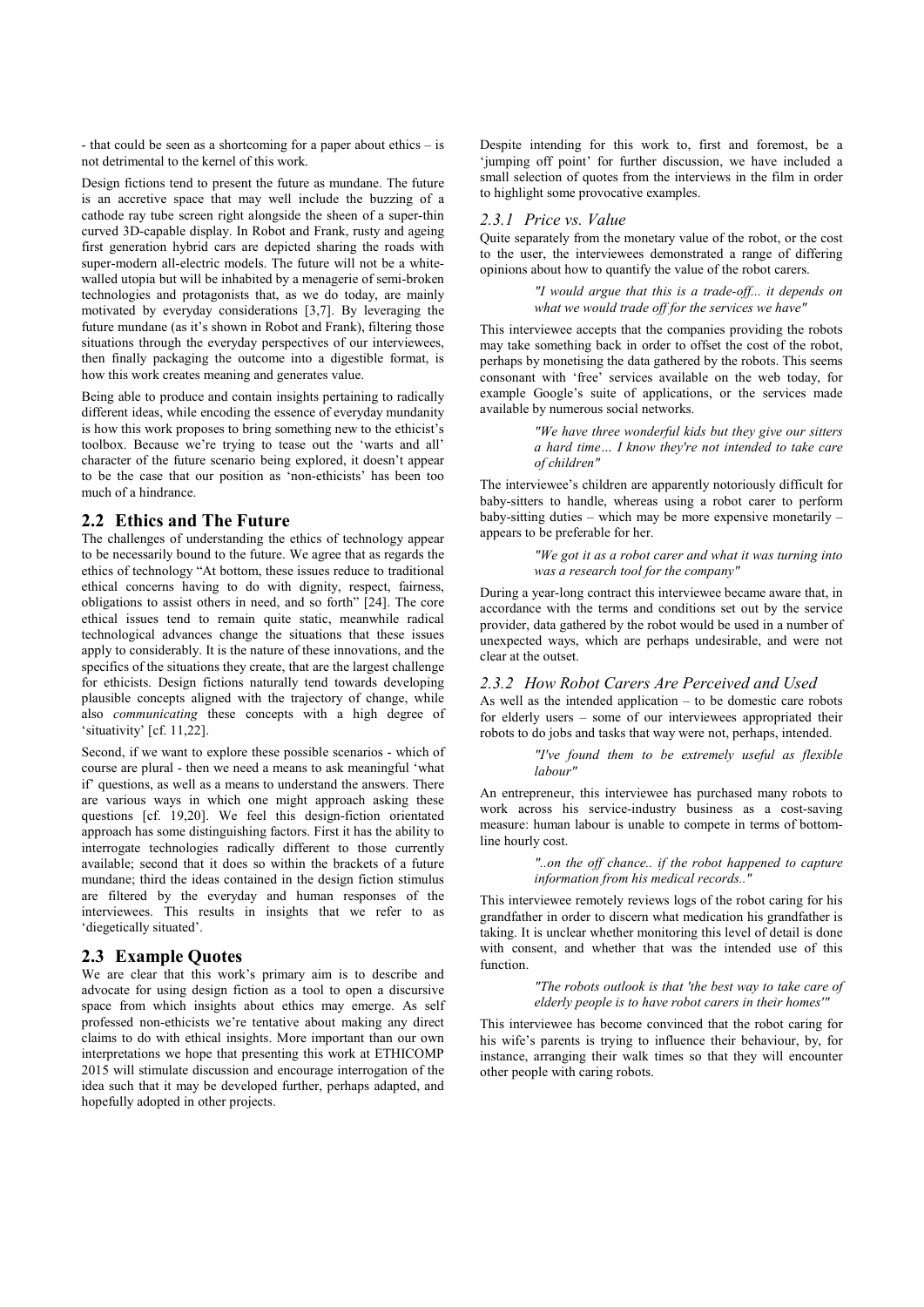#### *2.3.3 Service Provision*

All of our interviewees assumed that large corporations were providing the robot carers, either in a traditional ownership model or 'as a service'.

> *"We helped them buy a microwave, so they weren't about to go and buy a robot on their own"*

Installing a care robot to care for an elderly relative may-well necessitate dealing with highly technical issues, where the enduser might not be technologically savvy enough to have a full comprehension.

> *"They offer a personalised service... obviously you can't just unbox them and let it go… Somebody goes into his house and monitors his interactions with people so they can pre-program the robot"*

This interviewee is very positive about the pre-sales support and level of personalisation that the company offered to support the installation of a care robot at her father in law's house.

> *"Any 3rd party service providers had to sign a disclaimer [if the robot was in the house]... it's like those messages saying 'this call may be monitored for training purposes'"*

This interviewee was not initially aware that the contract with the robot provider insisted that *anyone* entering the house was required to sign a disclaimer allowing the company to use data gathered during their visit.

## **3. IMPLICATIONS**

First and foremost we would like this work to stimulate a conversation with the ETHICOMP community. Does this design fiction centric approach to opening a discursive space about the ethical implications of radical interventions hold any merit? If so what frameworks could be applied to critically examine design fictions like Care for a Robot?

This work, that considers a Hollywood film as a piece of incidental design fiction, adapts the ideas within anticipatory ethnography, in order to then produce a new design fiction documentary, is a first. By focussing on domestic care robots, and in particular trying to discern insights about the ethical implications of this technology, our approach attempts to bound the design fiction, encouraging the discursive space to converge on around a single theme.

Although we have focussed this work on a single type of radical digital intervention we are keen to experiment with applying this approach to other types of radical innovation, perhaps those that have not been conceived yet.

Finally we would like to understand if applications of design fiction might be complimentary to more traditional research into the ethics of computing. Can the relationship between these disciplines be mutually beneficial?

## **4. ACKNOWLEDGMENTS**

Many thanks to everyone in the closing credits of the film, your help and contributions were invaluable to doing this work. We're grateful to the stars and makers of Robot and Frank, for their film inspired this work. We would like to thank Robert Potts for his help developing our original formulation of 'anticipatory ethnography'. Thank you to our supervisors at Lancaster University. This work was funded by the UK Digital Economy Programme (Grant Reference EP/G037582/1).

## **5. REFERENCES**

- 1. Auger, J.Speculative design: crafting the speculation. *Digital Creativity 24*, 1 (2013), 11–35.
- 2. Bleecker, J.Design Fiction: A short essay on design, science, fact and fiction. *Near Future Laboratory*, (2009).
- 3. Bleecker, J.A Design Fiction Evening with the Near Future Laboratory. 2013. http://vimeo.com/84826827.
- 4. Blythe, M. and Buie, E.Chatbots of the Gods: Imaginary Abstracts for Techno-Spirituality Research. *Proc. NordiCHI 2014*, (2014), 227–236.
- 5. Dryzek, J.S.*The politics of the earth: environmental discourses.* Oxford University Press, 2005.
- 6. Dunne, A. and Raby, F.*Speculative Everything.* The MIT Press, London, 2013.
- 7. Foster, N.The Future Mundane. *hellofosta.com*, 2013. http://hellofosta.com/2013/10/07/the-future-mundane/.
- 8. Hales, D.Design fictions an introduction and provisional taxonomy. *Digital Creativity 24*, 1 (2013), 1–10.
- 9. Kirby, D.The Future is Now: Diegetic Prototypes and the Role of Popular Films in Generating Real-world Technological Development. *Social Studies of Science 40*, 1 (2010), 41–70.
- 10. Lindley, J. and Potts, R.A Machine. Learning: An example of HCI Prototyping With Design Fiction. *Proceedings of the 8th Nordic Conference on Human Computer Interaction*, (2014).
- 11. Lindley, J., Sharma, D., and Potts, R.Anticipatory Ethnography: Design fiction as an input to design ethnography. *Ethnographic Praxis in Industry Conference*, (2014).
- 12. Lindley, J. and Sharma, D.Care for a Robot. 2015. https://www.youtube.com/watch?v=VKKlnpNueaY.
- 13. Lindley, J.A pragmatics framework for design fiction. *Proceedings of the European Academy of Design Conference*, (2015).
- 14. Le Maitre, J.Medical robotics: the solution for our demographic challenge of an aging population? *Innorobo*. http://innorobo.com/medical-robotics-thesolution-for-our-demographic-challenge-of-an-agingpopulation/.
- 15. Manzini, E.Makings Things Happen: Social Innovation and Design. *Design Issues 30*, 1 (2014), 57–66.
- 16. Norman, D.A. and Verganti, R.Incremental and Radical Innovation: Design Research vs. Technology and Meaning Change. *30*, 1 (2014).